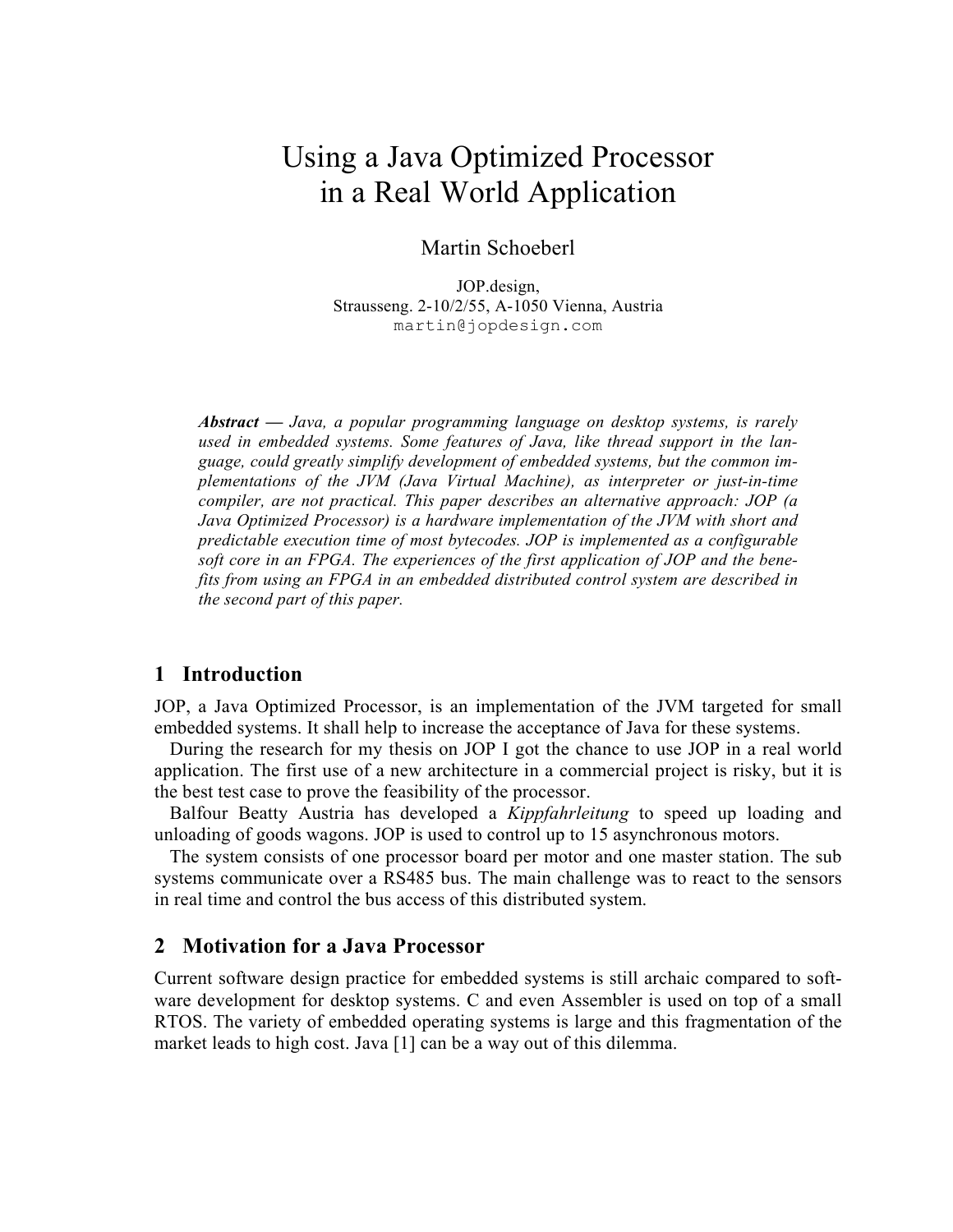### **2.1 Java for embedded systems**

Java possesses language features not found in C: object-oriented, memory management with a garbage collector, implicit memory protection and threads. Memory management and threads are (besides device drivers) the main components of embedded operating systems. Finding these features in the language embedded systems can be programmed in Java without the need of an operating system.

Java on desktop systems comes with a large library. However, if Java is stripped down to the core components it has a very small memory footprint. And with careful programming (which is also necessary in C coded embedded systems) the garbage collector can be avoided. Java can be used even in hard real-time systems.

### **2.2 Implementation of Java**

The definition of the language includes also the definition of the binary and the virtual machine [2] to execute these programs. The Java Virtual Machine (JVM) is a stack machine. The drawback of stack machines is that every operand must be explicitly loaded. Java can be implemented in several ways:

**Interpreter:** A simple solution with low memory requirements, but lacks in performance.

- **Just-in-time compilation:** Very popular on desktop systems, but has two main disadvantages in embedded systems: A compiler is necessary on the target and due to compilation during runtime execution times are not predictable.
- **Batch compilation:** Java can be compiled in advance to the native instruction set of the target. However, dynamic loading of classes is no longer possible (not a main concern in embedded systems).
- **Hardware implementation:** A Java Processor with JVM bytecodes as native instruction set.

Implementing the JVM in hardware is challenging but the most attractive way for embedded systems.

# **3 JOP – a Java Optimized Processor**

The goal of JOP is a simple and small processor optimized to execute Java bytecode. The processor core has to be small enough to fit in a mainstream FPGA such that it is possible to use Java for embedded applications. Knowing the processor core it should be easy to implement a real-time enabled JVM.

It's not the goal to execute every bytecode directly in hardware. This would lead to a very complex design. JOP is a mixed hardware/software implementation of the JVM:

- − Simple instructions are executed directly (in one cycle)
- − Medium complex instructions are executed in micro code
- − Particular JVM instructions can also be coded in Java (e.g. floating point instructions)

The micro code instructions must be general enough to implement the sometimes very complex JVM instructions.

Since threads are an integrated part of the Java programming language we will see more applications using them. When the processor core is small it will make sense to integrate multiple JOPs in a single chip to enhance performance of multithreaded programs.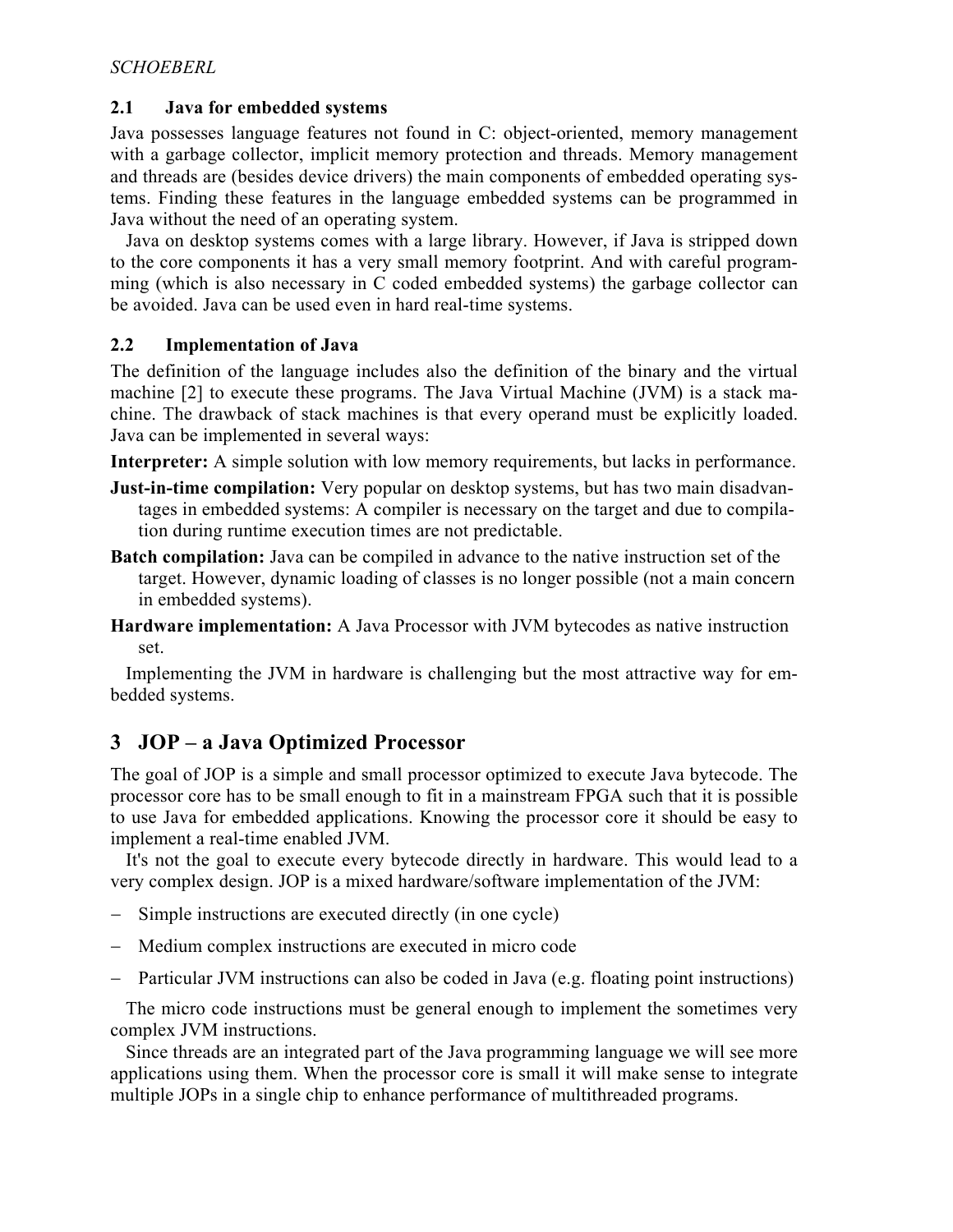## **3.1 FPGA Implementation**

An FPGA has two basic building blocks: logic elements and memory. A logic element (LE) consists of a 4-bit LUT (Look Up Table) and a flip-flop. Memory blocks (ESB) are usually small (e.g. 0.5 KB) with independent read and write ports of configurable size. With these constraints a stack machine is an attractive architecture in an FPGA:

- − The stack can be implemented in internal memory, making it an implicit data cache.
- − A register file in a RISC CPU needs two read ports and one write port for single cycle instructions. A stack needs only one read and one write port (common in current FPGAs).
- − Instruction set is simpler and can be reduced to 8 bits.
- − No data forwarding is necessary.

JOP is implemented in the low cost ACEX FPGA [3] from Altera. Memory blocks are used to implement the stack, store micro code and for caching of Java bytecode.

## **3.2 Micro Code**

Java bytecodes, the instructions of the JVM, have a great variation in complexity. There are simple instructions like arithmetic and logic operations on the stack. But the semantics of instructions like *new* or *invokestatic* can result in class loading and verification. As a consequence not every JVM instruction can be implemented in hardware. One solution, used in Suns picoJava-II [4], is to execute a subset of the bytecode native and trap on the more complex ones. This solution has a constant overhead for the software trap.

The approach to this problem in JOP is different. JOP has its own instruction set (the so called micro code). Some bytecodes have a 1 to 1 mapping to JOP instructions, for the more complex a sequence of JOP instructions is necessary.

Every bytecode is translated to an address in the micro code that implements the JVM. If the bytecode has an equivalent JOP instruction it is executed in one cycle and the next bytecode is translated. For complex bytecodes JOP just continues to execute micro code in the following cycles. The end of this sequence is coded in the instruction. This translation needs an extra pipeline stage but has zero overheads for complex JVM instructions.

# **3.3 Pipeline Overview**

The stack architecture allows a short pipeline resulting in short branch delays. Figure 1 shows an overview of the pipeline. Three stages form the core of JOP, executing JOP instructions. An additional stage in the front of the core pipeline translates bytecodes to addresses in micro code.

Every JOP instruction (except wait) takes one cycle. Conditional branches have an implicit delay of two cycles. This branch delay can be filled with instructions or *nop*.

# **3.4 Java Bytecode Fetch**

The first pipeline stage can be seen in Figure 2. All bytecodes are fetched from internal memory (*jbc ram*). This memory (instruction cache) is filled on function call and return. Every byte is translated through a table (*jtbl*) to an address for the micro code ROM. It is also stored in a register for later use as operand. *jinstr* is used to decode the type of a branch and *jpcbr* to calculate the target address.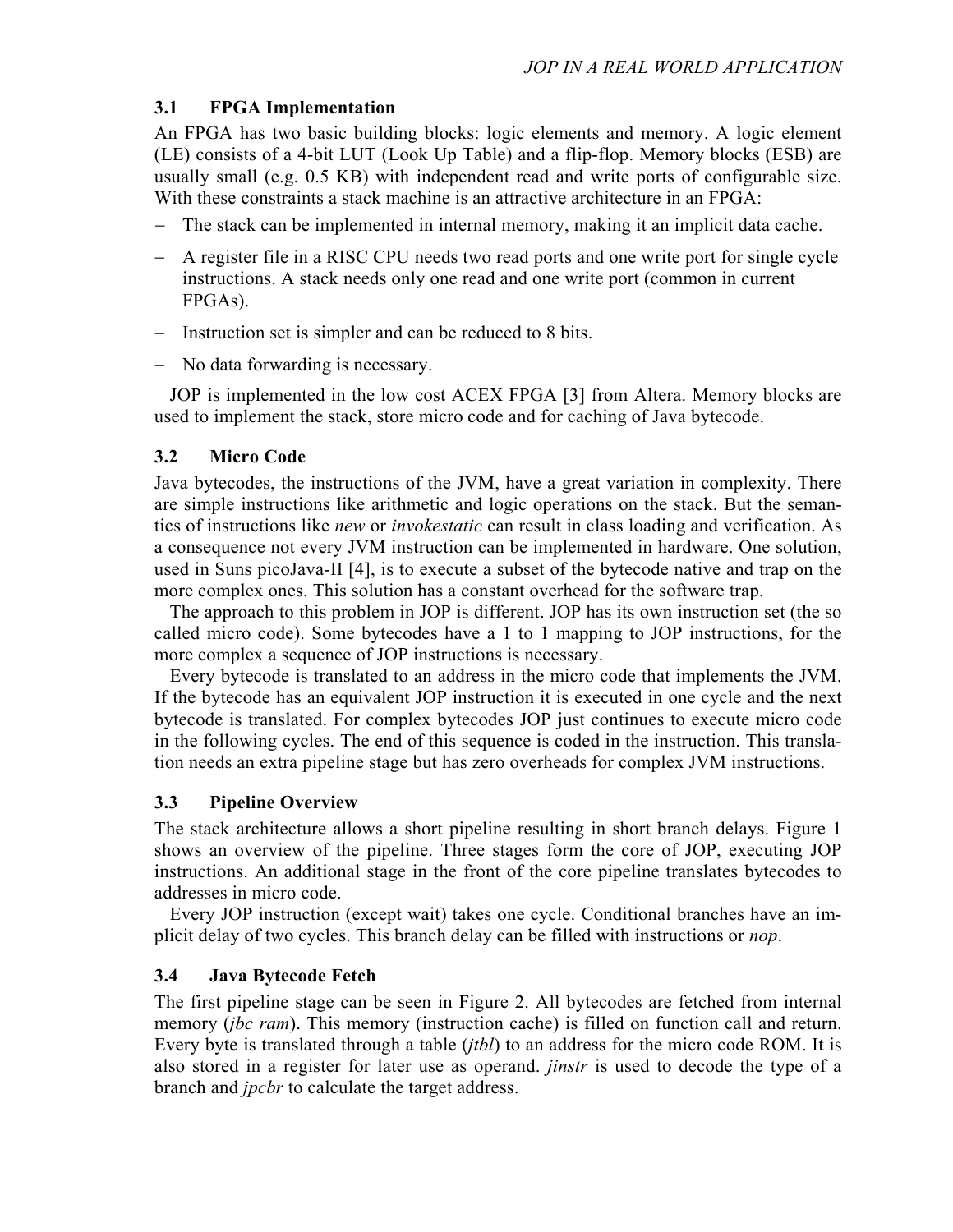## *SCHOEBERL*



Figure 1: Pipeline of JOP



Figure 2: Java bytecode fetch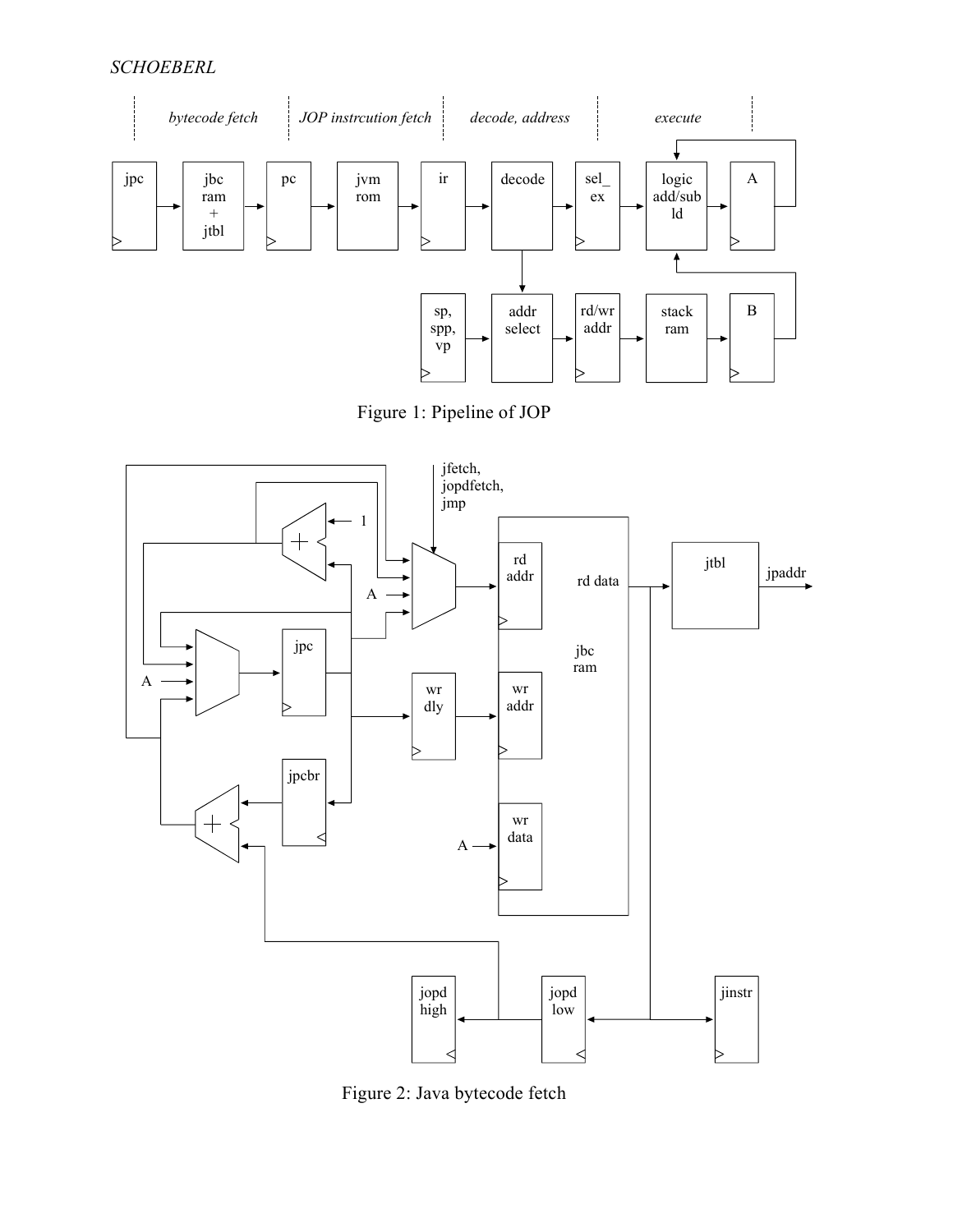## **3.5 JOP Instruction Fetch**

Figure 3 shows the second pipeline stage. JOP micro code that implements the JVM is stored in the memory labeled *jvm rom*. The program counter *pc* is incremented during normal execution. If the instruction is labeled to be the last one for the bytecode *pc* is loaded with *jpaddr* the starting address of the implementation of the next bytecode to be executed.



Figure 3: JOP instruction fetch

*brdly* holds the target for a conditional branch. A lot of branch destinations share the same offset. A table (*offtbl*) is used to store these offsets. This indirection makes it possible to use only 5 bits in the instruction coding for branch targets and still allow larger offsets. The three tables *bcfetbl*, *offtbl* and *jtbl* (from the bytecode fetch stage) are generated during assembly of the JVM code. The outputs are VHDL files. For an implementation in an FPGA it is no problem to recompile the design after changing the JVM implementation. For an ASIC with loadable JVM a different solution is necessary.

# **3.6 Decode and Address Generation**

The third pipeline stage shown in Figure 4 is more complex than the first two. JOP instructions are decoded for the execution stage and addresses for read and write accesses of the stack RAM are generated.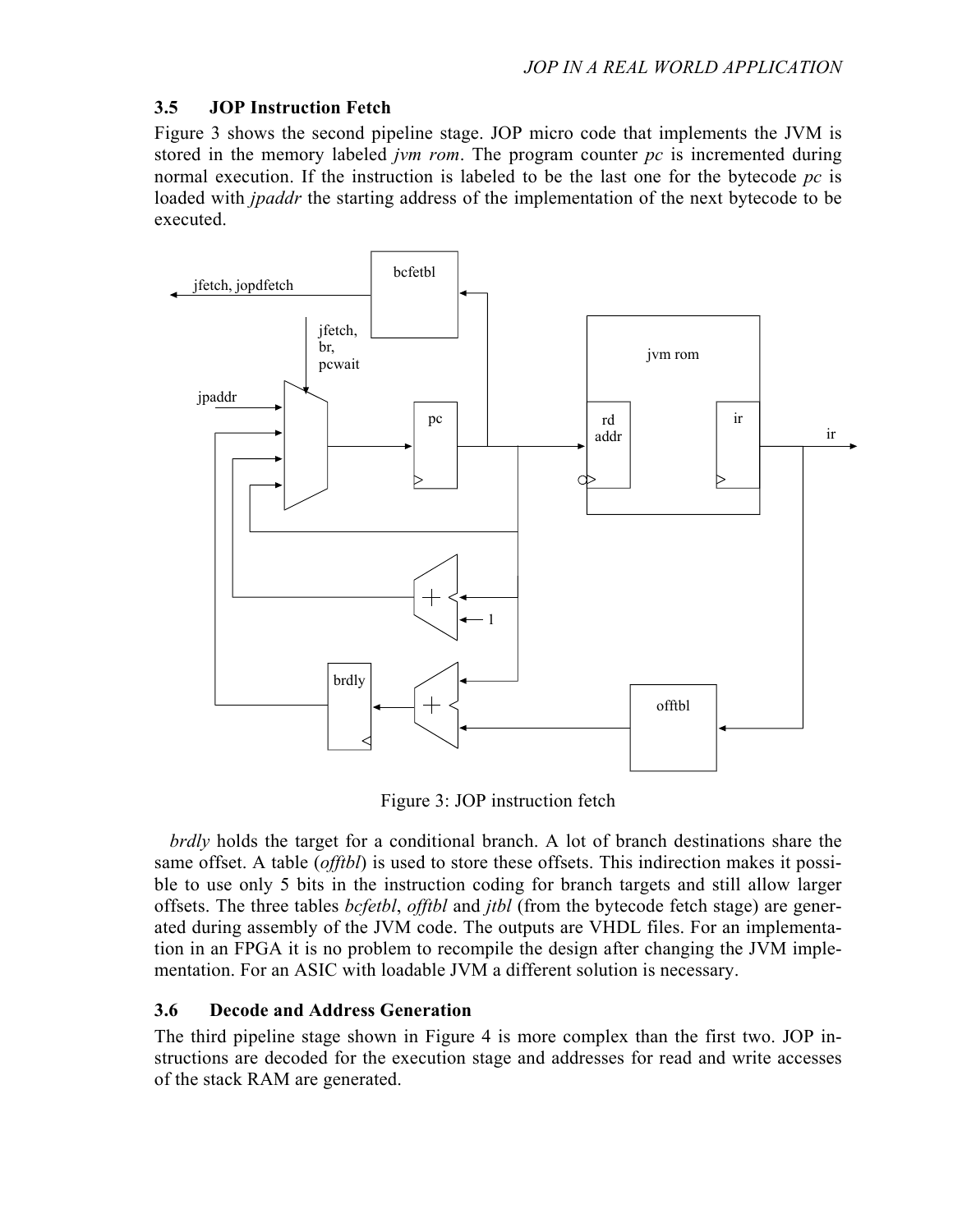

Figure 4: Decode and address generation

Instructions of a stack machine can be categorized with respect to stack manipulation in pop or push:

**Pop instructions** reduce the stack. Register *B* (TOS-1) from the execution stage is filled with a new word from stack RAM. The stack pointer is decremented. In short:

A op  $B \rightarrow A$ , stack[sp]  $\rightarrow B$ , sp-1  $\rightarrow$  sp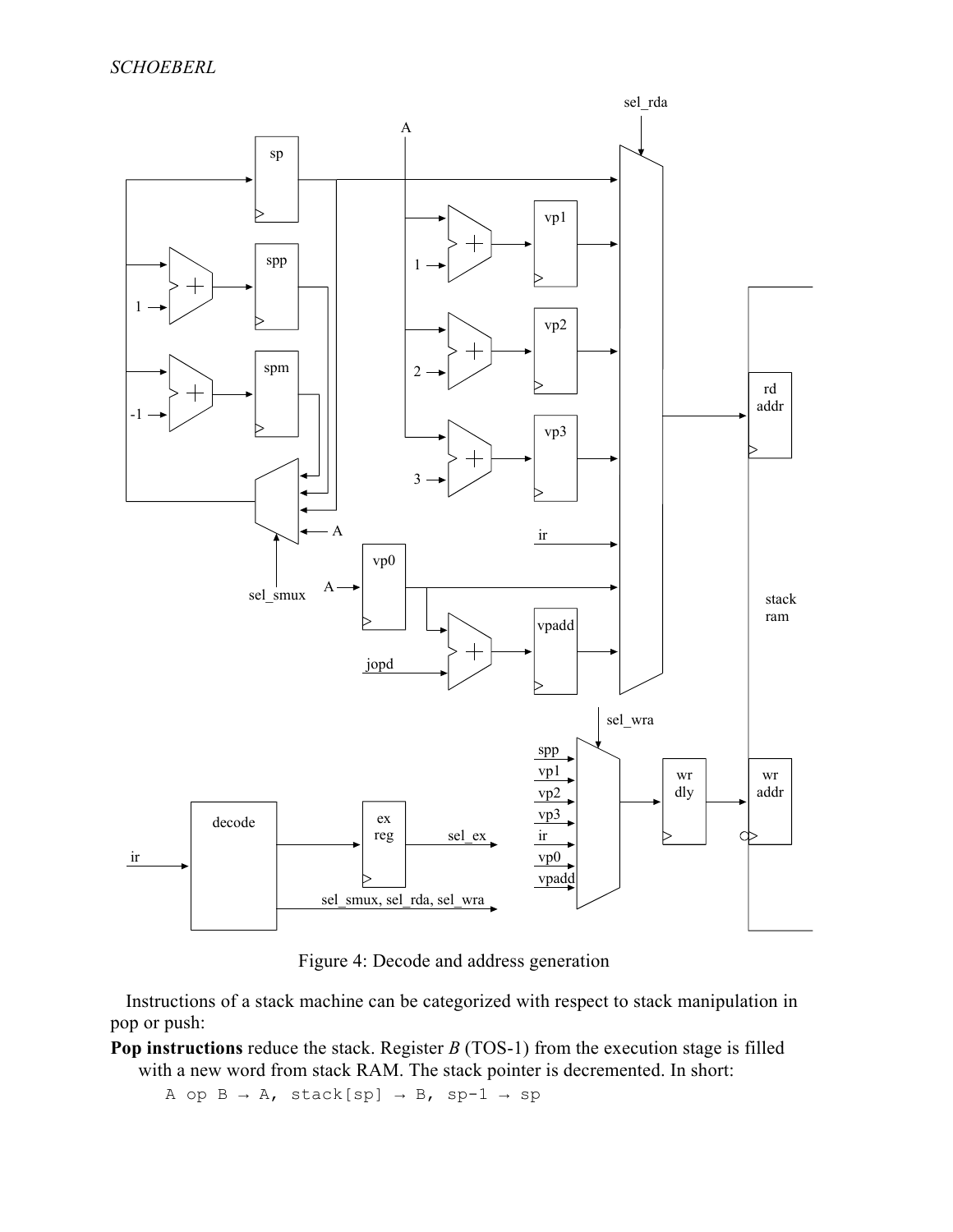**Push instructions** generate a new element on the stack. Register *B* is spilled to stack

RAM and the stack pointer is incremented:

data → A, A → B, B → stack[sp+1], sp+1 → sp

An instruction needs either read or write access to the stack RAM. Access to local variables, also residing in the stack, need simultaneous read and write access. As an example *ld0* loads the memory word pointed by *vp* on TOS:

stack[vp+0]  $\rightarrow$  A, A  $\rightarrow$  B, B  $\rightarrow$  stack[sp+1], sp+1  $\rightarrow$  sp

There are two types of local variables. The locals of the JVM addressed with *vp* and internal scratch variables for the implementation of the JVM addressed with *ir*.

### **3.7 Execute**

As can be seen in Figure 5 TOS and TOS-1 are implemented as register *A* and *B*. Every arithmetic/logical operation is performed with *A* and *B* as source and *A* as destination.



Figure 5: Execute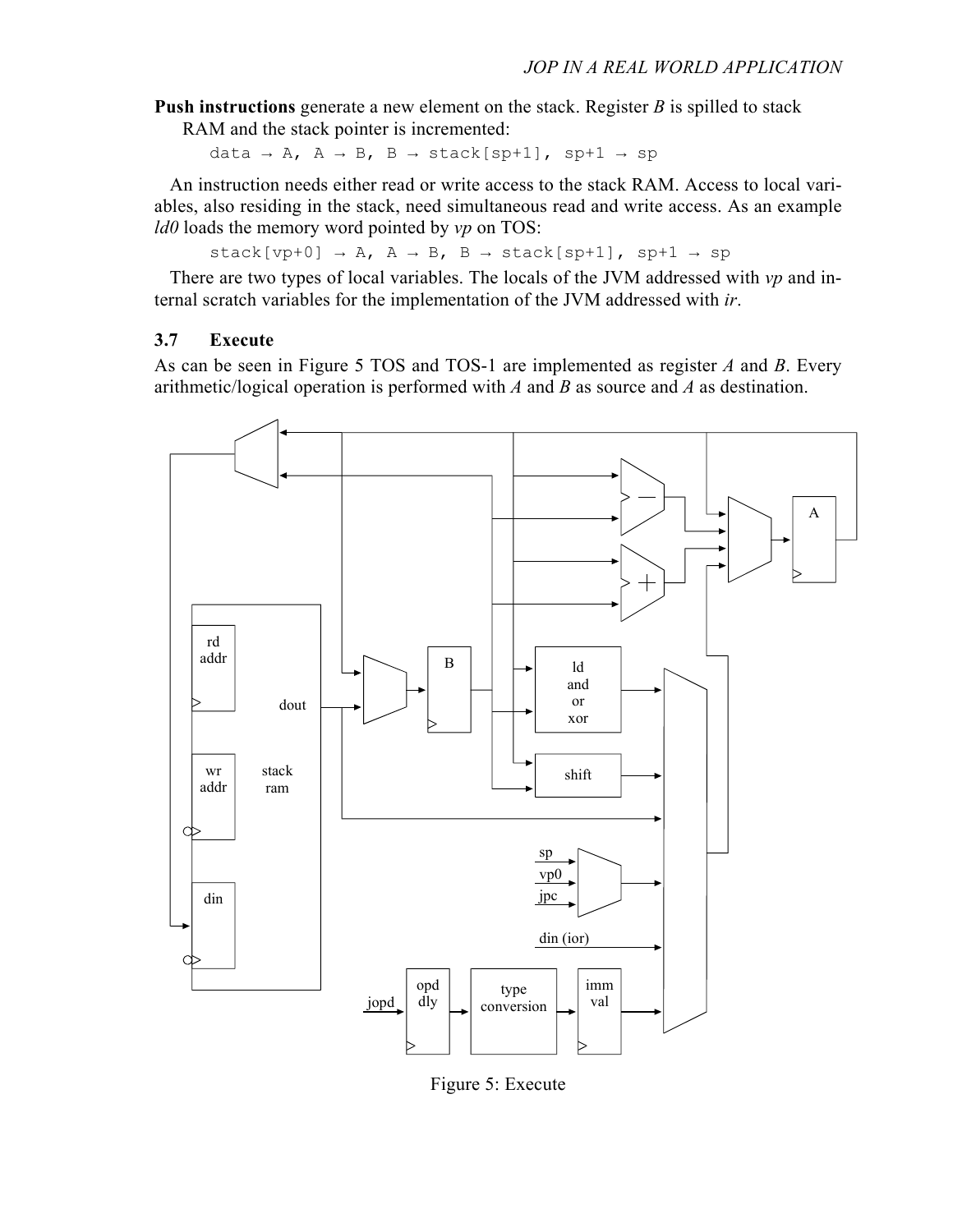All load operations (local variables, internal register, external memory and periphery) result in the value loaded in *A*. As a consequence no write back pipeline stage is necessary. *A* is also the source for store operations.

Register *B* is never accessed directly. It is both read as implicit operand or for stack spill on push instructions and written during stack spill and fill.

## **3.8 Different Soft Core CPUs in FPGA**

Table 1 compares the resource usage of different soft-core processors. Estimating equivalent gate counts for designs in an FPGA is problematic. It is better to compare the two basic structures LE (logic element) and ESB (embedded system block).

**Nios:** [5] Altera's configurable load/store RISC processor.

- Data path of 16 or 32 bits
- 16-bit instructions set
- 5-stage pipeline architecture
- Single clock shifts configurable

**SPEAR:** [6] Scalable Processor for Embedded Applications in Real-time Environments.

- 16-bit instructions set with deterministic execution times
- 3-stage pipeline architecture
- Predicated instructions to support single-path programming

**Lightfoot:** [7] Java Processor core from Xilinx.

- 3-stage pipeline architecture
- Stack-based design

**JOP:** Configuration for JOP:

- Hardware multiplier
- Single cycle barrel shifter
- External memory interface (8 Bit)

| Processor    | <b>LEs</b> | <b>ESB</b> | Data Path | Configuration   |
|--------------|------------|------------|-----------|-----------------|
| <b>Nios</b>  | 1700       | 2.5 KB     | $32$ -bit | UART, timer     |
| <b>SPEAR</b> | 1700       | 8 KB       | $16$ -bit | basic processor |
| Lightfoot    | 3400       | 1 KB       | $32$ -bit | basic processor |
| <b>JOP</b>   | 2100       | 3 KB       | $32$ -bit | UART, timer     |

Table 1: FPGA Soft Core Processors

# **4 The Project**

In rail cargo a large amount of time is spent on loading and unloading of goods wagons. The contact wire above the wagons is the main obstacle. Balfour Beatty Austria devel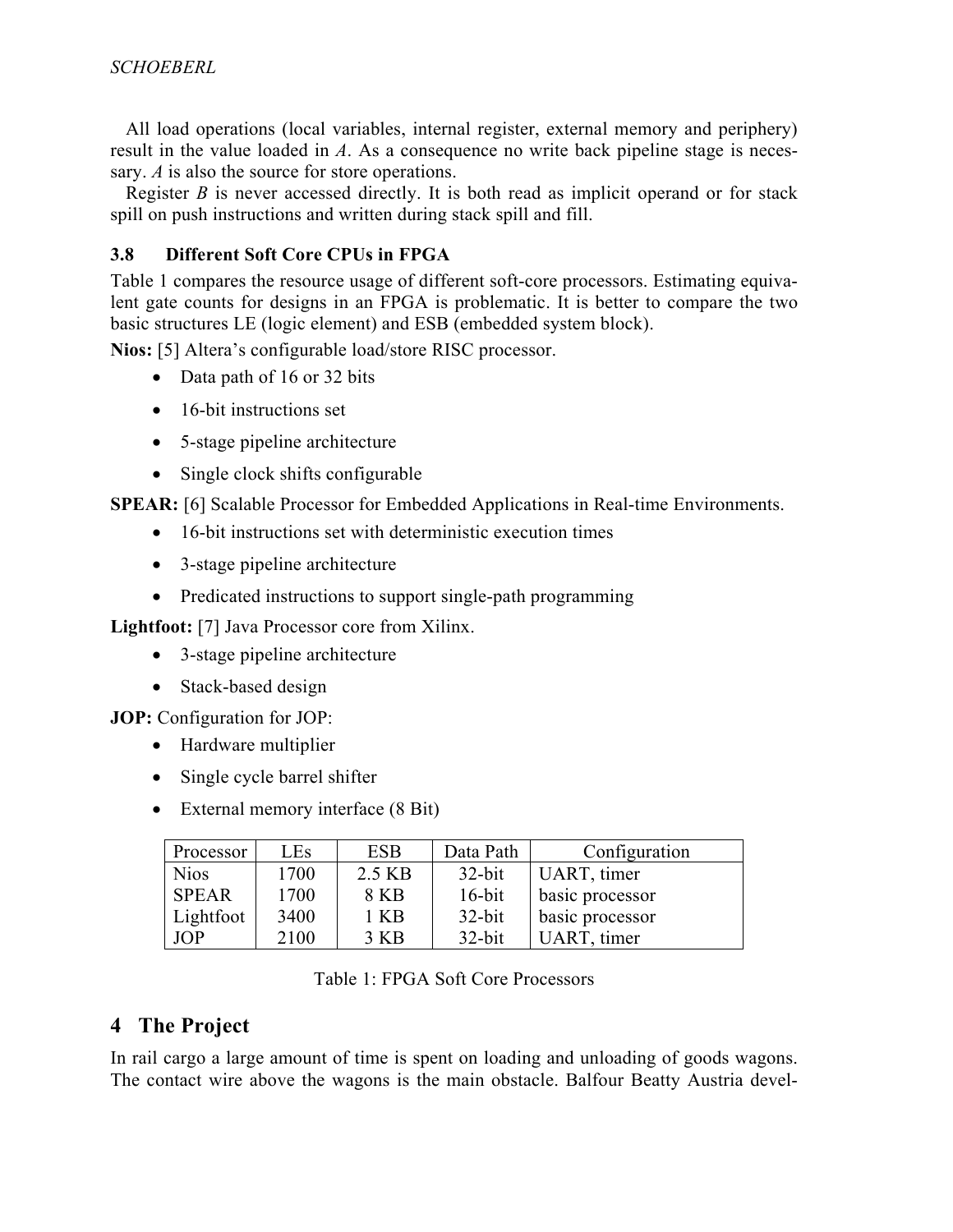oped and patented a technical solution to tilt the contact wire up. This is done on a line up to one kilometer. An asynchrony motor on each mast is used for this tilting. But it has to be done synchronously on the whole line.

Every motor is controlled by an embedded system. This system also measures the position and communicates with a base station. The base station has to control the deviation of individual positions during the tilt. It also includes the user interface for the operator.

Technically this is a distributed embedded real time control system communicating over a RS485 network.

#### **4.1 Real Hardware**

Although this system is not a mass product there were cost constraints. Even a small FPGA is more expensive than a general purpose CPU. To compensate for this, additional chips for memory and FPGA configuration were optimized for cost. One standard 128 KB Flash was used to hold FPGA configuration data, the Java program and a logbook. External main memory was reduced to 128 KB with 8-bit data bus.

To reduce external components the boot process is a little bit tricky: A watchdog circuit delivers a reset signal to a 32 macro-cell PLD. This PLD loads configuration data into the FPGA. When the FPGA starts it disables the PLD and loads the Java program from the Flash in the external RAM. After initialisation of the JVM the program starts at main().

The motor is controlled with five silicon switches connected to the FPGA with opto couplers. Position is measured with two end sensors and a revolving sensor. The processor supervises voltage and current. A display and a keyboard are attached on the base station for the user interface. The communication bus (up to one kilometer) is attached with an isolated RS485 data interface.

#### **4.2 Synthesized Hardware**

The following I/O modules were added to the JOP core in the FPGA:

- − Timer
- − UART for debugging
- − UART with FIFO for the RS485 line
- − Four sigma delta ADCs
- − I/O ports

Five switches in the power line had to be controlled from the program. A wrong setting of the switches due to a software error could result in a short circuit. Ensuring that this could not happen was an easy task at the VHDL level.

#### **4.3 Software Architecture**

The main task of the program was to measure the position with the revolving sensor and communicate with the base station. This has to be done under real time constraints.

This is not a very complicated task. But at the time of development a lot of features from a full-blown JVM implementation, like threads or objects, were missing in JOP.The resulting Java was more like a 'tiny Java'. It had to be kept in mind which Java constructs were supported by JOP. Due to the missing multi threading capability and for simplicity a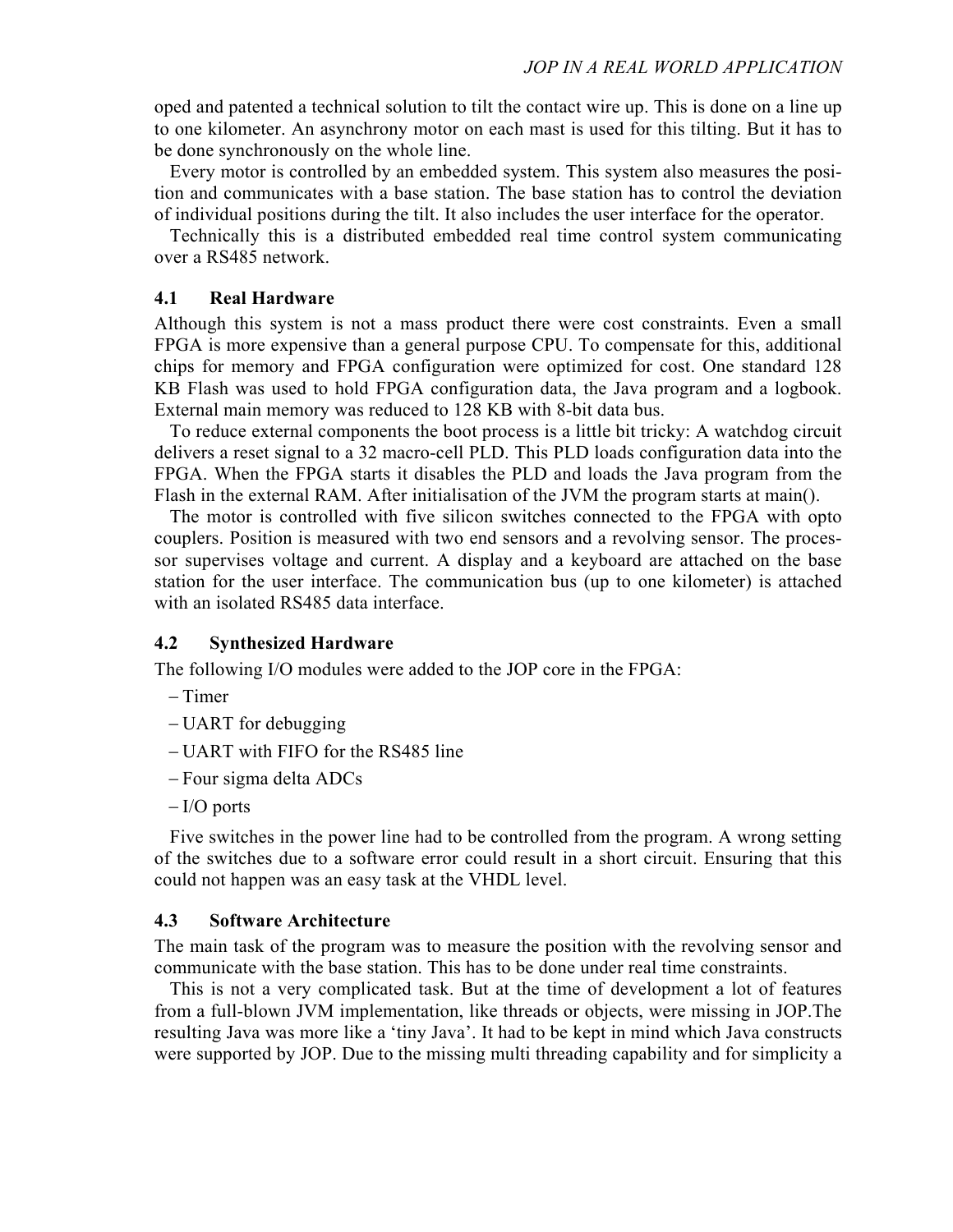simple infinite loop with constant time intervals was used. After initialization and memory allocation this loop was entered and never exited.

```
 public static void main(String[] args) { 
          init(); 
          Timer.start(); 
          forever(); 
          // NEVER getting to this point 
    } 
    private static void forever() { 
         for (i; j) {
                Msg.loop(); 
                Triac.loop(); 
                if (Msg.available) { 
                      handleMsg(); 
                } else { 
                      chkMsgTimeout(); 
} 
                handleWatchDog(); 
                Timer.waitForNextInterval(); 
} 
    }
```
Figure 6: Simplified Program Structure

#### **4.4 Communication**

The communication is based on a client server structure. Only the base station is allowed to send a request to one mast station. This station has to reply. The maximum reply time is bound by two time intervals. The base station handles timeout and retry. If an unrecoverable error happens, the base station switches off power for the mast stations including power supply for the motor. This is the fail safe state of the whole system.

On the other side every mast station supervises the base station. The base station has to send requests on a regular basis. If this is violated the mast station switches off the motor.

The data is exchanged in small packets of 4 bytes including one byte CRC. For development commands to program the Flash in the mast stations and to force a reset were included. So it is possible to update the program or even change the FPGA configuration over the network.

### **5 Benefits from using an FPGA**

The flexibility of FPGAs made it possible to postbone some design decisions after production of the PCB. Since the production of the PBC was on the critical time line this helped to finish the complete project in time.

 During development there have been situations where problems showed up that have not been foreseen. Two examples are given where it was possible to find simple solutions:

The routing of the PCB was almost finished. A question about cooling the switches (TRIAC) has arisen. The electronic development insisted on a temperature sensor. The requirements in resolution and conversion time were low. A sigma delta ADC with only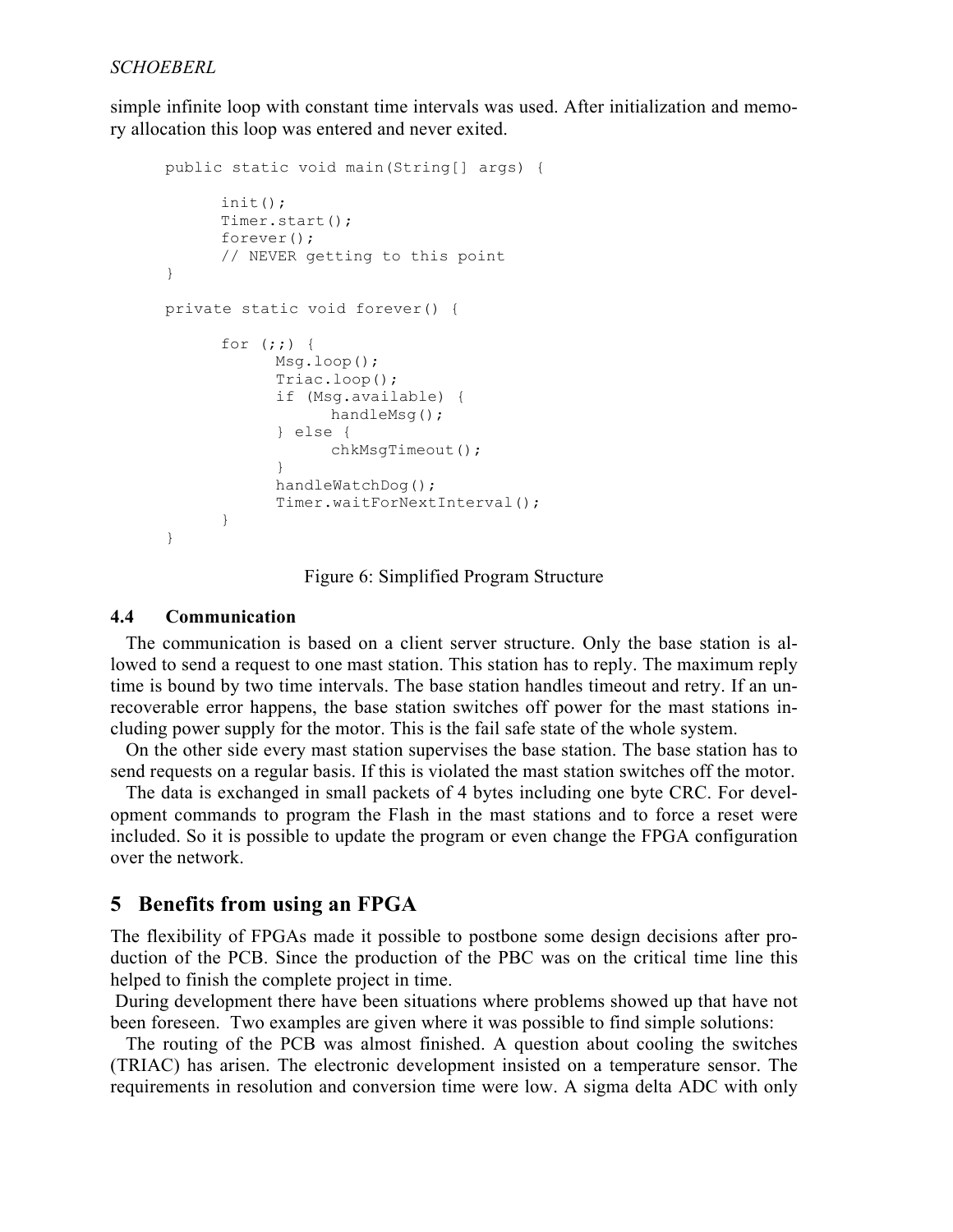two external passive components (a NTC thermistor and a capacitor) was implemented in the FPGA.

The AC current of the motor had to be monitored. The solution for this was a shunt resistor in every power line and an opto coupler for isolation. But it turned out that the shunt resistors got too hot and delivered to little voltage for the opto couplers to work reliable. Having seen that it is possible to build an ADC in the FPGA a new idea was born. For EMC reasons there is an inductor in every AC line. With a few windings of wire a simple transformer can be built. The resulting voltage was amplified, rectified and used for current measurement. An additional comparator was used for an exacter threshold than the input buffer of the FPGA. This solution kept the board cool and added extra functionality. It is now possible to define two thresholds for too little and too much current.

#### **5.1 A Sigma-Delta ADC**

When the sample rate for an ADC is low compared to the clock frequency of the digital system it is possible to transfer the AD conversion problem from the analogue to the time domain. In Figure 7 the principle of a Sigma-Delta ADC is shown.



Figure 7: Sigma-Delta ADC

Only the adder and the integrator have to be analogue components. A single bit DAC is just the FPGA digital output driving the signal between GND and VCCIO. The single bit ADC can be built with a comparator. For low resolution the threshold of the FPGA input is practical. The simplest form of an ADC built with an FPGA is shown in Figure 8. The filter averages  $2<sup>n</sup>$  samples and can be implemented as a counter.



Figure 8: Minimal ADC